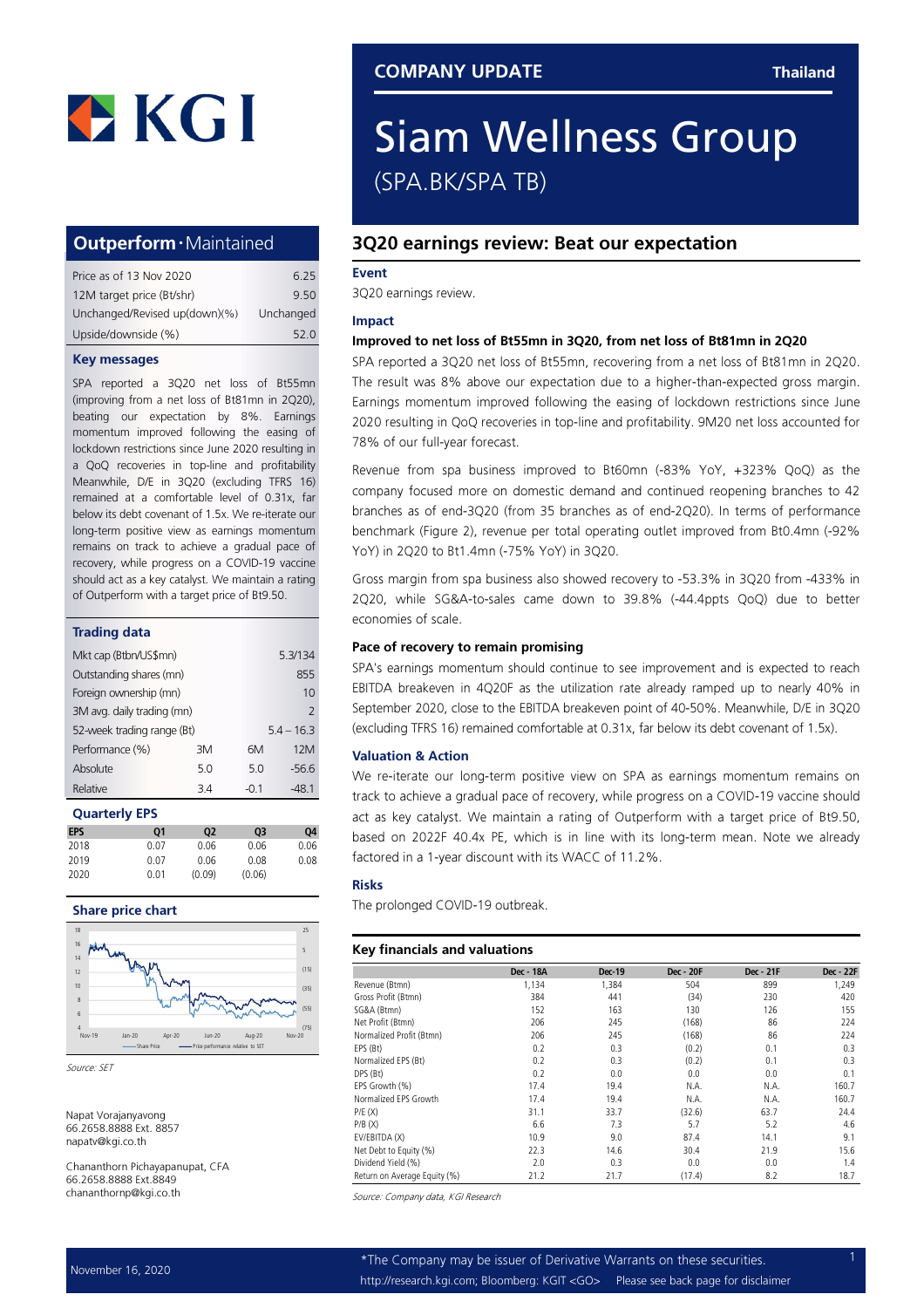# EKGI

#### Figure 1: SPA's 3Q20 earnings review

| Bt mn                      | 3Q20   | 3Q19           | <b>YoY</b> (%) | <b>2Q20</b> | $QoQ(\%)$  | 2020F       | 2019  | <b>YoY</b> (%) |
|----------------------------|--------|----------------|----------------|-------------|------------|-------------|-------|----------------|
| Total revenue              | 76     | 368            | (79.3)         | 31          | 142.1      | 504         | 1,384 | (63.5)         |
| Revenue from sales         | 16     | 22             | (27.4)         | 17          | (6.0)      | 81          | 90    | (10.0)         |
| Revenue from services      | 60     | 345            | (82.6)         | 14          | 323.4      | 423         | 1,293 | (67.3)         |
| Total gross Profit         | (22)   | 122            | (117.6)        | (50)        | (57.0)     | (34)        | 441   | (107.7)        |
| SG&A                       | 30     | 42             | (28.1)         | 27          | 14.5       | (130)       | (163) | (19.9)         |
| Operating EBIT             | (51)   | 84             | (161.0)        | (76)        | (32.4)     | (157)       | 298   | (152.7)        |
| Operating EBITDA           | (16)   | 116            | (113.9)        | (23)        | (30.1)     | 54          | 416   | (87.0)         |
| Pre-tax Profit             | (54)   | 81             | (166.6)        | (82)        | (33.7)     | (177)       | 288   | (161.6)        |
| Current taxation           |        | 13             |                | (1)         |            | 9           | (42)  |                |
| <b>Minorities</b>          |        | $\overline{2}$ |                |             |            | $\mathbf 0$ | (1)   |                |
| Extraordinary items        |        |                |                |             |            |             |       |                |
| <b>Net Profit</b>          | (55)   | 70             | N.A.           | (81)        | N.A.       | (168)       | 245   | N.A.           |
| Normalized profit          | (55)   | 70             | N.A.           | (81)        | N.A.       | (168)       | 245   | N.A.           |
| EPS (Bt) - fully diluted   | (0.06) | 0.08           | N.A.           | (0.09)      | N.A.       | (0.20)      | 0.29  | N.A.           |
| Normalized EPS (Bt)        | (0.06) | 0.08           | N.A.           | (0.09)      | N.S.       | (0.20)      | 0.29  | N.A.           |
| Percent                    | 3Q20   | 3Q19           | YoY (ppts)     | <b>2Q20</b> | QoQ (ppts) | 2020F       | 2019  | YoY (ppts)     |
| Total gross margin         | (28.3) | 33.3           | (61.6)         | (159.3)     | 131.0      | (6.7)       | 31.9  | (38.6)         |
| Gross margin from sales    | 63.6   | 42.6           | 21.0           | 64.5        | (0.8)      | 52.0        | 48.7  | 3.3            |
| Gross margin from services | (53.3) | 32.7           | (85.9)         | (433.0)     | 379.7      | (18.0)      | 30.7  | (48.7)         |
| EBIT margin                | (67.4) | 22.9           | (90.4)         | (241.7)     | 174.2      | (31.1)      | 21.5  | (52.7)         |
| <b>EBITDA</b> margin       | (21.2) | 31.5           | (52.7)         | (73.3)      | 52.1       | 10.7        | 30.0  | (19.3)         |
| SG&A/sales                 | 39.8   | 11.5           | 28.3           | 84.3        | (44.4)     | 25.8        | 11.7  | 14.1           |

Source: Company data, KGI Research



Source: Company data, KGI Research Source: Company data, KGI Research Source: Company data, KGI Research



Source: Company data, KGI Research Source: KGI Research Source: KGI Research



#### Figure 4: Total opening of spa outlets Figure 5: D/E to remain comfortable through 2020-21F

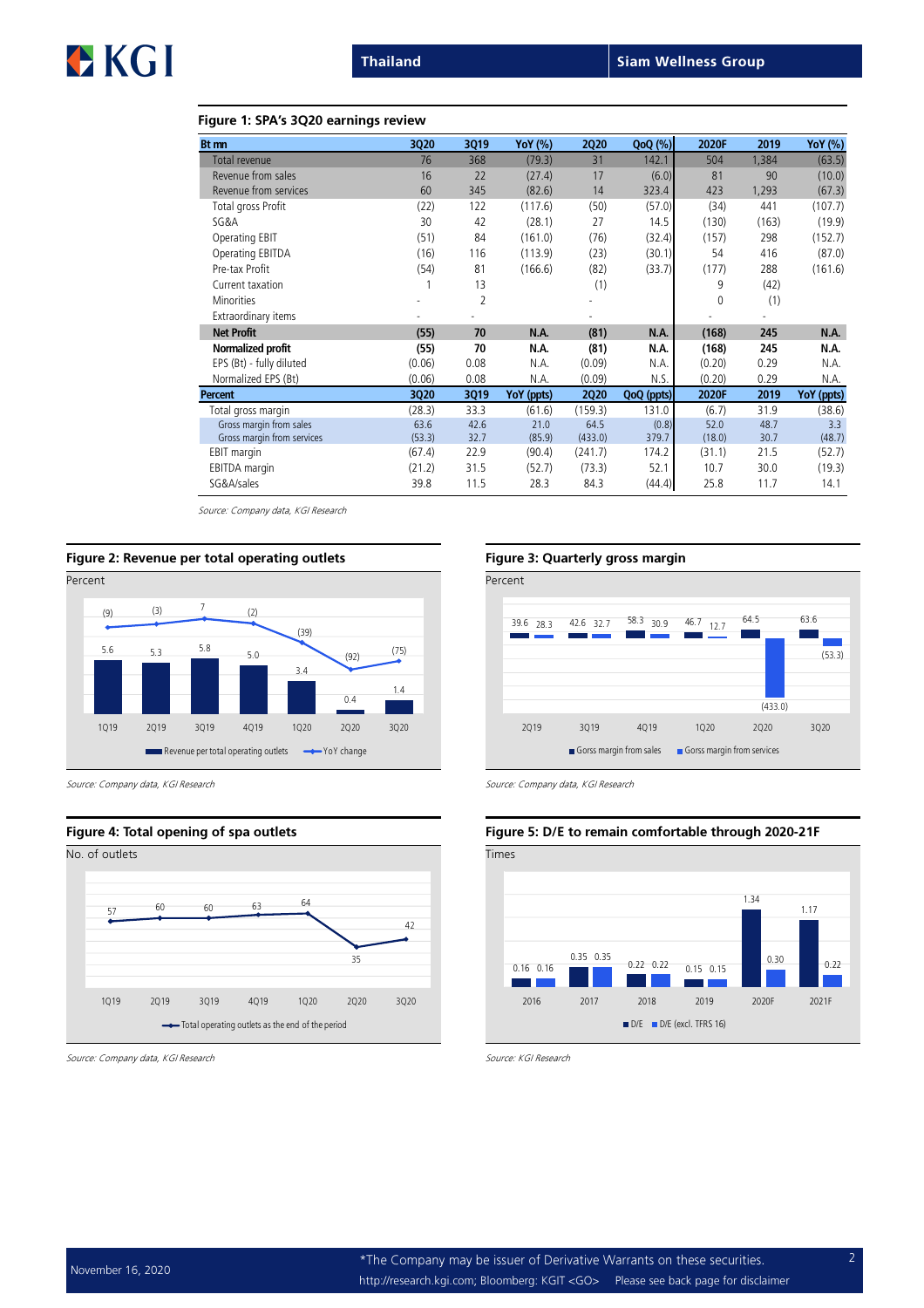# EKGI

#### Figure 6: Company profile Figure 7: Revenue forecast

Siam Wellness Group Plc. (SPA) is one of the largest spa operators in Thailand which has operated health spa, sparelated products, and hospitality businesses. For the spa business, there are five main brands including i) RarinJinda Wellness Spa (5-star spa service), ii) Let's Relax (4-star spa service), iii) Baan Suan Massage (3-star spa service), iv) Stretch Me (stretching studio), and v) Face Care by Let's Relax (facial spa).



Source: Company data, KGI Research Source: Company data, KGI Research Source: Company data, KGI Research



Source: Company data, KGI Research Source: Company data, KGI Research Source: Company data, KGI Research

#### Figure 12: Company trading PER Figure 13: Company trading PB

![](_page_2_Figure_13.jpeg)

![](_page_2_Figure_16.jpeg)

![](_page_2_Figure_17.jpeg)

Source: Company data Source: Company data, KGI Research

![](_page_2_Figure_21.jpeg)

#### Figure 10: Spa revenue breakdown by brands Figure 11: Spa revenue breakdown by customers

![](_page_2_Figure_24.jpeg)

#### 0.0 4.0 8.0 12.0 16.0 20.0 2014 2015 2016 2017 2018 2019 2020F 2021F  $Averane = 8.4x$  $-1.0$  sd  $-10.7x$  $+2.0$  sd = 13.1x  $-1.0$  sd = 6.1x  $-2.0$  sd =  $3.8x$

Source: KGI Research Source: KGI Research Source: KGI Research Source: KGI Research Source: KGI Research Source: KGI Research Source: KGI Research Source: KGI Research Source: KGI Research Source: KGI Research Source: KGI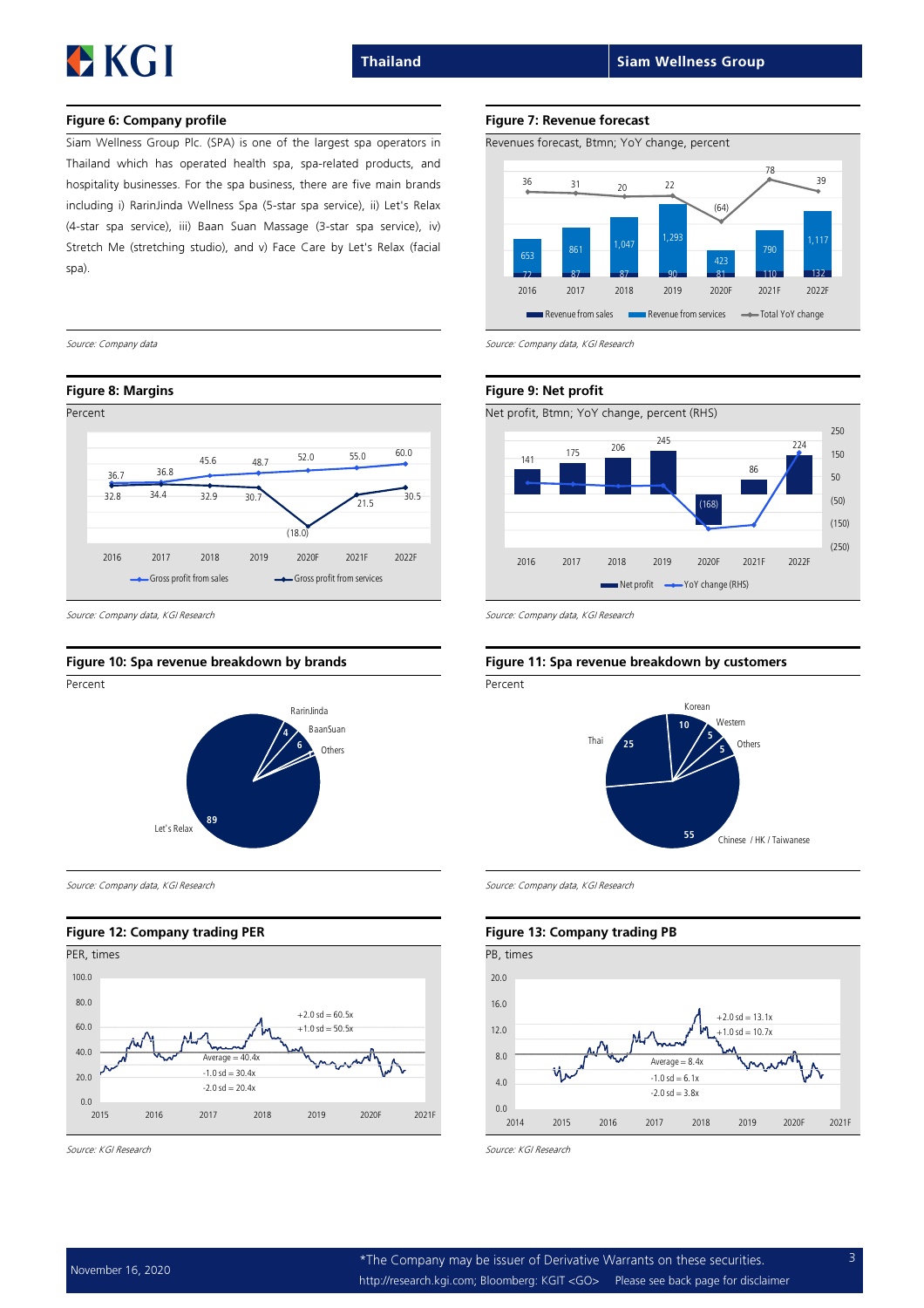![](_page_3_Picture_0.jpeg)

#### Quarterly Income Statement

|                              | <b>Jun-17A</b> | Sep-17A  | Dec-17A  | Mar-18A      | <b>Jun-18A</b> | Sep-18A      | Dec-18A        | Mar-19A  | Jun-19A     | Sep-19A     | Dec-19A      | Mar-20A        | Jun-20A        | <b>Sep-20</b> |
|------------------------------|----------------|----------|----------|--------------|----------------|--------------|----------------|----------|-------------|-------------|--------------|----------------|----------------|---------------|
| Income Stetement (Bt mn)     |                |          |          |              |                |              |                |          |             |             |              |                |                |               |
| Revenue                      | 223            | 243      | 256      | 279          | 265            | 288          | 303            | 341      | 337         | 368         | 338          | 238            | 31             | 76            |
| Cost of Goods Sold           | (148)          | (161)    | (170)    | (174)        | (176)          | (191)        | (209)          | (231)    | (240)       | (245)       | (227)        | (201)          | (82)           | (98)          |
| <b>Gross Profit</b>          | 76             | 83       | 86       | 105          | 89             | 97           | 93             | 110      | 98          | 122         | 111          | 37             | (50)           | (22)          |
| Operating Expense            | (33)           | (32)     | (35)     | (37)         | (37)           | (37)         | (41)           | (42)     | (46)        | (42)        | (33)         | (30)           | (27)           | (30)          |
| Other incomes                | $\Omega$       | $\Omega$ | $\Omega$ | $\mathbf{0}$ | $\mathbf{0}$   | $\mathbf{0}$ | $\Omega$       | 4        | 5           | 4           | (14)         | 5              | $\Omega$       | $\mathbf{0}$  |
| <b>Operating Profit</b>      | 43             | 51       | 51       | 67           | 52             | 60           | 52             | 72       | 57          | 84          | 64           | 12             | (77)           | (52)          |
| Depreciation of fixed asset  | (19)           | (20)     | (21)     | (22)         | (23)           | (24)         | (27)           | (31)     | (28)        | (32)        | (27)         | (70)           | (53)           | (35)          |
| <b>Operating EBITDA</b>      | 67             | 74       | 76       | 100          | 82             | 88           | 85             | 103      | 85          | 116         | 111          | 82             | (23)           | (16)          |
| <b>Non-Operating Income</b>  | $\mathbf{0}$   | 0        | 0        | $\bf{0}$     | $\bf{0}$       | $\bf{0}$     | $\bf{0}$       | $\bf{0}$ | 0           | 0           | (0)          | $\mathbf{1}$   | $\mathbf{1}$   | 0             |
| Interest Income              | $\Omega$       | $\Omega$ | $\Omega$ | $\Omega$     | $\mathbf{0}$   | $\Omega$     | $\Omega$       | $\Omega$ | 0           | 0           | (0)          |                |                | $\mathbb O$   |
| Other Non-op Income          | $\Omega$       | $\Omega$ | $\Omega$ | $\Omega$     | $\mathbf{0}$   | $\Omega$     | $\overline{0}$ | $\Omega$ | $\Omega$    | $\Omega$    | $\Omega$     | $\Omega$       | $\Omega$       | $\mathbb O$   |
| <b>Non-Operating Expense</b> | (1)            | (2)      | (3)      | (2)          | (2)            | (2)          | (2)            | (2)      | (3)         | (3)         | (2)          | (9)            | (6)            | (3)           |
| Interest Expense             | (1)            | (2)      | (3)      | (2)          | (2)            | (2)          | (2)            | (2)      | (3)         | (3)         | (2)          | (9)            | (6)            | (3)           |
| Other Non-op Expense         | $\Omega$       | 0        | $\Omega$ | $\mathbf{0}$ | $\mathbf{0}$   | $\mathbf{0}$ | $\Omega$       | $\Omega$ | 0           | $\mathbf 0$ | $\mathbf{0}$ | $\Omega$       | $\Omega$       | $\mathbb O$   |
| Equity Income/(Loss)         | $\Omega$       | $\Omega$ | $\Omega$ | $\Omega$     | $\mathbf{0}$   | $\Omega$     | $\Omega$       | $\theta$ | $\mathbf 0$ | $\mathbf 0$ | $\mathbf{0}$ | $\Omega$       | $\Omega$       | $\mathbf{0}$  |
| Pre-tax profit               | 47             | 53       | 52       | 67           | 57             | 61           | 56             | 70       | 55          | 81          | 81           | 4              | (82)           | (54)          |
| <b>Current Taxation</b>      | (7)            | (8)      | (6)      | (11)         | (8)            | (9)          | (7)            | (11)     | (7)         | (13)        | (10)         | $\Omega$       | $\overline{1}$ | (1)           |
| Minorities                   | $\Omega$       | $\Omega$ | (0)      | $\mathbf{0}$ | $\mathbf{0}$   | $\mathbf{0}$ | (0)            | (0)      | (0)         | 2           | (2)          | $\Omega$       | $\Omega$       | $\mathbb O$   |
| Extraordinary items          | $\Omega$       | $\Omega$ | $\Omega$ | $\Omega$     | $\mathbf{0}$   | $\Omega$     | $\Omega$       | $\Omega$ | $\Omega$    | $\Omega$    | $\Omega$     | $\Omega$       | $\Omega$       | $\mathbf{0}$  |
| <b>Net Profit</b>            | 40             | 44       | 46       | 56           | 48             | 52           | 49             | 59       | 47          | 70          | 69           | $\overline{a}$ | (81)           | (55)          |
| <b>Normalized Profit</b>     | 40             | 44       | 46       | 56           | 48             | 52           | 49             | 59       | 47          | 70          | 69           | $\overline{4}$ | (81)           | (55)          |
| EPS (Bt)                     | 0.05           | 0.05     | 0.05     | 0.07         | 0.06           | 0.06         | 0.06           | 0.07     | 0.06        | 0.08        | 0.08         | 0.01           | (0.09)         | (0.06)        |
| Normalized EPS (Bt)          | 0.05           | 0.05     | 0.05     | 0.07         | 0.06           | 0.06         | 0.06           | 0.07     | 0.06        | 0.08        | 0.08         | 0.01           | (0.09)         | (0.06)        |
| <b>Margins</b>               |                |          |          |              |                |              |                |          |             |             |              |                |                |               |
| Gross profit margin          | 33.9           | 34.0     | 33.7     | 37.5         | 33.6           | 33.7         | 30.8           | 32.3     | 29.0        | 33.3        | 32.9         | 15.6           | (159.3)        | (28.3)        |
| Operating EBIT margin        | 19.2           | 20.9     | 20.0     | 24.1         | 19.8           | 20.9         | 17.1           | 21.3     | 17.0        | 22.9        | 19.1         | 5.0            | (243.5)        | (68.1)        |
| Operating EBITDA margin      | 30.2           | 30.6     | 29.6     | 35.8         | 31.0           | 30.4         | 28.2           | 30.4     | 25.3        | 31.5        | 32.9         | 34.7           | (73.3)         | (21.2)        |
| Net profit margin            | 18.1           | 18.1     | 17.8     | 20.1         | 18.3           | 18.1         | 16.2           | 17.3     | 14.0        | 19.0        | 20.5         | 1.8            | (256.1)        | (72.1)        |
| Growth (YoY)                 |                |          |          |              |                |              |                |          |             |             |              |                |                |               |
| Revenue growth               | 30.5           | 26.5     | 34.3     | 23.9         | 18.5           | 18.2         | 18.5           | 22.0     | 27.5        | 27.8        | 11.6         | (30.2)         | (90.7)         | (79.3)        |
| Operating EBIT growth        | 28.4           | 8.3      | 58.8     | 26.9         | 21.9           | 18.4         | 1.8            | 7.7      | 9.7         | 40.1        | 24.1         | (83.5)         | (233.5)        | (161.6)       |
| Operating EBITDA growth      | 35.7           | 16.9     | 48.2     | 37.6         | 21.6           | 17.7         | 12.9           | 3.6      | 4.0         | 32.3        | 30.1         | (20.3)         | (127.1)        | (113.9)       |
| Net profit growth            | 31.5           | 9.2      | 31.5     | 24.4         | 20.0           | 17.9         | 7.7            | 5.2      | (2.4)       | 34.8        | 40.8         | (92.6)         | (270.8)        | (178.5)       |
| Normalized profit growth     | 31.5           | 9.2      | 31.5     | 24.4         | 20.0           | 17.9         | 7.7            | 5.2      | (2.4)       | 34.8        | 40.8         | (92.6)         | (270.8)        | (178.5)       |

Source: KGI Research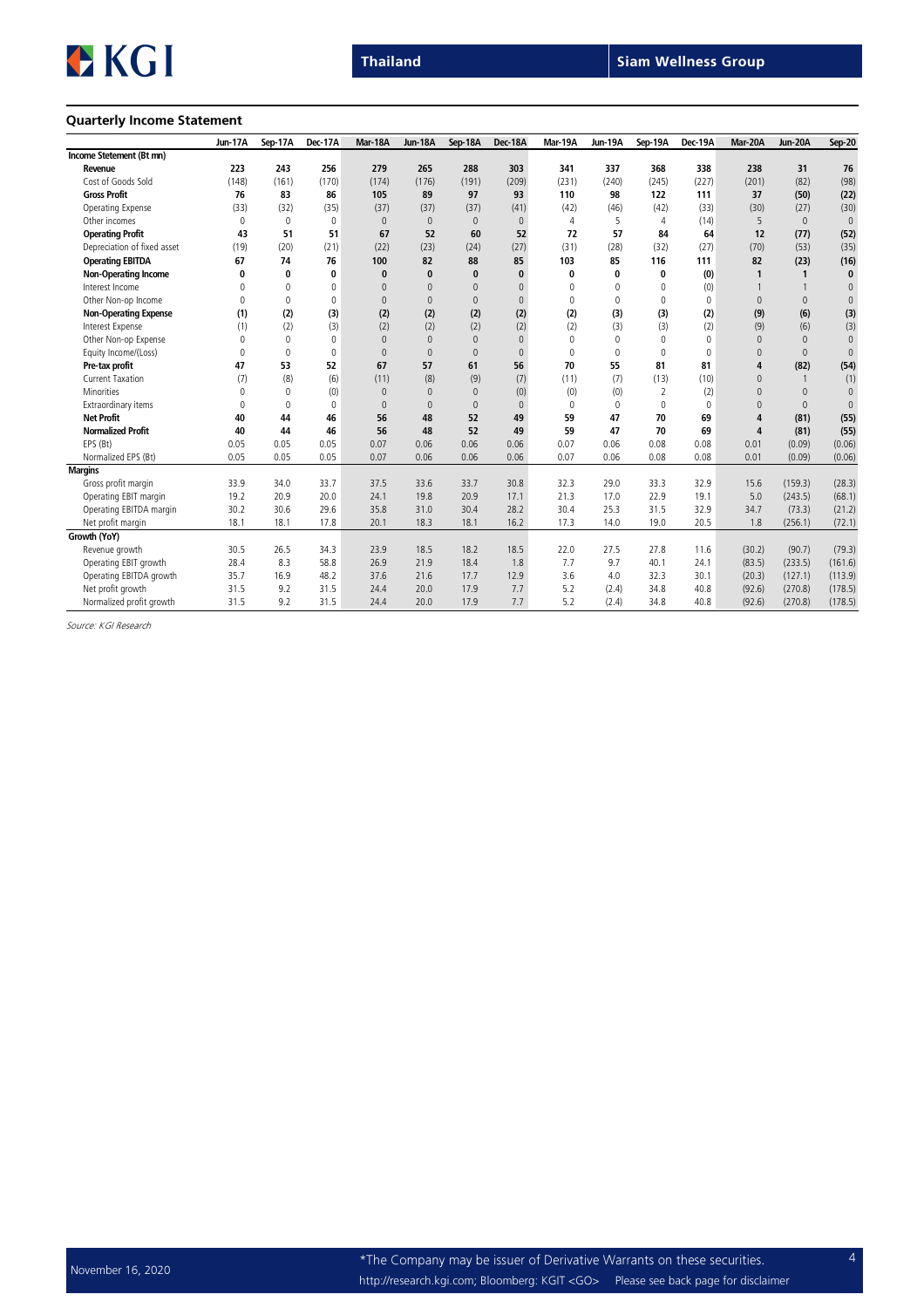# EKGI

#### Balance Sheet

| As of 31 Dec (Bt mn)        | 2018  | 2019  | 2020F | 2021F | 2022F |
|-----------------------------|-------|-------|-------|-------|-------|
| <b>Total Assets</b>         | 1,369 | 1,516 | 2,394 | 2,456 | 2,598 |
| <b>Current Assets</b>       | 176   | 289   | 289   | 351   | 410   |
| Cash & ST Investment        | 111   | 126   | 224   | 242   | 223   |
| Inventories                 | 31    | 40    | 33    | 45    | 48    |
| Account Receivable          | 24    | 37    | 14    | 30    | 42    |
| Others                      | 10    | 47    | 5     | 9     | 12    |
| <b>Non-current Assets</b>   | 1,194 | 1,227 | 2,106 | 2,105 | 2,188 |
| IT Investment               | 8     | 24    | 25    | 25    | 25    |
| Net fixed Assets            | 1,067 | 1,083 | 1,009 | 982   | 1,043 |
| Others                      | 118   | 120   | 1,072 | 1,097 | 1,119 |
| <b>Total Liabilities</b>    | 399   | 384   | 1,430 | 1,406 | 1,403 |
| <b>Current Liabilities</b>  | 224   | 245   | 233   | 237   | 252   |
| Account Payable             | 83    | 97    | 60    | 74    | 92    |
| ST Borrowing                | 90    | 85    | 148   | 116   | 96    |
| Others                      | 51    | 63    | 26    | 46    | 64    |
| Long-term Liabilities       | 175   | 139   | 1,197 | 1,169 | 1,150 |
| Long-term Debts             | 126   | 80    | 145   | 113   | 91    |
| Others                      | 49    | 59    | 1,052 | 1,056 | 1,059 |
| <b>Shareholders' Equity</b> | 970   | 1,132 | 964   | 1,050 | 1,196 |
| Common Stock                | 143   | 143   | 214   | 214   | 214   |
| Capital Surplus             | 279   | 279   | 279   | 279   | 279   |
| <b>Retained Earnings</b>    | 505   | 666   | 427   | 513   | 659   |
| Preferred Stock             |       |       |       |       |       |

Source: KGI Research

| <b>Key Ratios</b>                |         |         |         |         |        |
|----------------------------------|---------|---------|---------|---------|--------|
| Year to 31 Dec                   | 2018    | 2019    | 2020F   | 2021F   | 2022F  |
| Growth (%YoY)                    |         |         |         |         |        |
| Sales                            | 19.7    | 22.0    | (63.5)  | 78.3    | 38.9   |
| 0P                               | 17.1    | 20.3    | (158.9) | (163.5) | 154.2  |
| EBITDA                           | 19.3    | 20.2    | (87.0)  | 509.9   | 52.5   |
| <b>NP</b>                        | 17.4    | 19.4    | (168.4) | (151.2) | 160.7  |
| Normalized Profit                | 17.4    | 19.4    | (168.4) | (151.2) | 160.7  |
| FPS                              | 17.4    | 19.4    | (168.4) | (151.2) | 160.7  |
| Normalized EPS                   | 17.4    | 19.4    | (168.4) | (151.2) | 160.7  |
| Profitability (%)                |         |         |         |         |        |
| Gross Margin                     | 33.9    | 31.9    | (6.7)   | 25.6    | 33.6   |
| Operating Margin                 | 20.4    | 20.1    | (32.5)  | 11.6    | 21.2   |
| <b>EBITDA Margin</b>             | 30.5    | 30.0    | 10.7    | 36.7    | 40.3   |
| Net Margin                       | 18.1    | 17.7    | (33.3)  | 9.6     | 17.9   |
| ROAA                             | 15.0    | 16.2    | (7.0)   | 3.5     | 8.6    |
| <b>ROAE</b>                      | 21.2    | 21.7    | (17.4)  | 8.2     | 18.7   |
| <b>Stability</b>                 |         |         |         |         |        |
| Gross Debt/Equity (%)            | 41.1    | 33.9    | 148.4   | 133.9   | 117.3  |
| Net Debt/Equity (%)              | 22.3    | 14.6    | 30.4    | 21.9    | 15.6   |
| Interest Coverage (x)            | 28.3    | 28.4    | (7.8)   | 5.5     | 14.6   |
| Interest & ST Debt Coverage (x)  | 2.5     | 3.1     | (0.9)   | 0.8     | 2.5    |
| Cash Flow Interest Coverage (x)  | 37.8    | 23.8    | 4.5     | 13.7    | 23.5   |
| Cash Flow/Interest & ST Debt (x) | 3.4     | 2.6     | 0.5     | 2.1     | 3.9    |
| Current Ratio (x)                | 0.8     | 1.2     | 1.2     | 1.5     | 1.6    |
| Quick Ratio (x)                  | 0.6     | 1.0     | 1.1     | 1.3     | 1.4    |
| Net Debt (Bt mn)                 | 136.9   | 112.8   | 1,119.4 | 1,037.5 | 963.6  |
| Per Share Data (Bt)              |         |         |         |         |        |
| FPS                              | 0.2     | 0.3     | (0.2)   | 0.1     | 0.3    |
| Normalized EPS                   | 0.2     | 0.3     | (0.2)   | 0.1     | 0.3    |
| CFPS                             | 0.4     | 0.3     | 0.1     | 0.3     | 0.5    |
| <b>BVPS</b>                      | 1.1     | 1.3     | 1.1     | 1.2     | 1.4    |
| SPS                              | 1.3     | 1.6     | 0.6     | 1.1     | 1.5    |
| EBITDA/Share                     | 0.4     | 0.5     | 0.1     | 0.4     | 0.6    |
| <b>DPS</b>                       | 0.2     | 0.0     | 0.0     | 0.0     | 0.1    |
| Activity                         |         |         |         |         |        |
| Asset Turnover (x)               | 0.8     | 0.9     | 0.2     | 0.4     | 0.5    |
| Days Receivables                 | 7.6     | 9.8     | 9.9     | 12.2    | 12.2   |
| Days Inventory                   | 15.1    | 15.5    | 22.0    | 24.5    | 21.1   |
| Days Payable                     | 40.6    | 37.5    | 40.6    | 40.6    | 40.6   |
| Cash Cycle                       | $-17.9$ | $-12.2$ | $-8.6$  | $-3.9$  | $-7.3$ |

Source: KGI Research

Thailand Siam Wellness Group

#### Profit & Loss

| Year to Dec 31 (Btmn)        | 2018     | 2019     | 2020F        | 2021F    | 2022F    |
|------------------------------|----------|----------|--------------|----------|----------|
| Revenue                      | 1.134    | 1.384    | 504          | 899      | 1.249    |
| Cost of Goods Sold           | (750)    | (943)    | (538)        | (669)    | (829)    |
| <b>Gross Profit</b>          | 384      | 441      | (34)         | 230      | 420      |
| Operating Expenses           | (152)    | (163)    | (130)        | (126)    | (155)    |
| Other Incomes                | 0        | O        | O            | N        | U        |
| <b>Operating Profit</b>      | 232      | 279      | (164)        | 104      | 265      |
| Depreciation of fixed assets | (96)     | (118)    | (211)        | (213)    | (221)    |
| <b>Operating EBITDA</b>      | 346      | 416      | 54           | 330      | 504      |
| <b>Non-Operating Income</b>  | $\Omega$ | $\Omega$ | 0            | $\Omega$ | $\Omega$ |
| Interest Income              | 0        | $\Omega$ | <sup>0</sup> | O        | $\Omega$ |
| Other Non-op Income          | 0        | $\Omega$ | $\Omega$     | O        | $\Omega$ |
| <b>Non-Operating Expense</b> | (9)      | (10)     | (20)         | (21)     | (19)     |
| Interest Expense             | (9)      | (10)     | (20)         | (21)     | (19)     |
| Other Non-op Expense         | 0        | 0        | <sup>0</sup> | 0        | 0        |
| Equity Income/(Loss)         | O        | $\Omega$ | 0            | 0        | 0        |
| <b>Pretax Profit</b>         | 241      | 288      | (177)        | 96       | 263      |
| Current Taxation             | (35)     | (42)     | 9            | (10)     | (39)     |
| <b>Minorities</b>            | 0        |          | (0)          | 0        | 0        |
| <b>Extraordinaries items</b> | U        | O        | <sup>0</sup> | U        | $\Omega$ |
| <b>Net Profit</b>            | 206      | 245      | (168)        | 86       | 224      |
| <b>Normalized Profit</b>     | 206      | 245      | (168)        | 86       | 224      |
| EPS (Bt)                     | 0.24     | 0.29     | (0.20)       | 0.10     | 0.26     |
| Normalized EPS (Bt)          | 0.24     | 0.29     | (0.20)       | 0.10     | 0.26     |

Source: KGI Research

| <b>Cash Flow</b>            |       |       |         |         |              |
|-----------------------------|-------|-------|---------|---------|--------------|
| Year to 31 Dec (Bt mn)      | 2018  | 2019  | 2020F   | 2021F   | 2022F        |
| <b>Operating Cash Flow</b>  | 334   | 249   | 90      | 291     | 454          |
| Net Profit                  | 206   | 245   | (168)   | 86      | 224          |
| Depreciation & Amortization | 96    | 118   | 211     | 213     | 221          |
| Change in Working Capital   | 33    | (114) | 47      | (9)     | 8            |
| Others                      |       |       |         |         |              |
| <b>Investment Cash Flow</b> | (285) | (141) | (1,097) | (209)   | (301)        |
| Net CAPFX                   | (306) | (136) | (90)    | (213)   | (304)        |
| Change in LT Investment     | (0)   | (15)  | (1,000) | $^{()}$ | O            |
| Change in Other Assets      |       | (0)   | 0       | 0       | 0            |
| <b>Free Cash Flow</b>       | 49    | 108   | (1,007) | 82      | 153          |
| <b>Financing Cash Flow</b>  | (36)  | (135) | 1.128   | (64)    | (121)        |
| Change in Share Capital     | 0     | Λ     | 71      | 0       | <sup>0</sup> |
| Net Change in Debt          | (46)  | (51)  | 1,128   | (64)    | (42)         |
| Change in Other LT Liab.    | 50    | (1)   | O       | (0)     | (0)          |
| <b>Net Cash Flow</b>        | 13    | (27)  | 121     | 18      | 31           |

Source: KGI Research

### Rates of Return on Invested Capital

| Year  | 1- | COGS<br>Revenue | $\ddot{}$ | Depreciation<br>Revenue | $\ddot{}$ | Operating Exp.<br>Revenue | $=$ | Operating<br>Margin |
|-------|----|-----------------|-----------|-------------------------|-----------|---------------------------|-----|---------------------|
|       |    |                 |           |                         |           |                           |     |                     |
| 2018  |    | 66.1%           |           | 8.5%                    |           | 13.4%                     |     | 12.0%               |
| 2019  |    | 68.1%           |           | 8.5%                    |           | 11.7%                     |     | 11.6%               |
| 2020F |    | 106.7%          |           | 41.9%                   |           | 25.8%                     |     | $-74.4%$            |
| 2021F |    | 74.4%           |           | 23.7%                   |           | 14.0%                     |     | $-12.2%$            |
| Year  | 1/ | Working Capital | $+$       | Net PPE                 |           | Other Assets              |     | Capital             |
|       |    | Revenue         |           | Revenue                 | ÷         | Revenue                   | $=$ | Turnover            |
| 2018  |    | (0.0)           |           | 0.9                     |           | 0.3                       |     | 0.9                 |
| 2019  |    | 0.0             |           | 0.8                     |           | 0.3                       |     | 0.9                 |
| 2020F |    | 0.1             |           | 2.0                     |           | 2.7                       |     | 0.2                 |
| 2021F |    | 0.1             |           | 1.1                     |           | 1.6                       |     | 0.4                 |
|       |    | Operating       |           | Capital                 |           | Cash                      |     | After-tax Return    |
| Year  |    | Margin          | X         | Turnover                | X         | <b>Tax Rate</b>           | =   | on Inv. Capital     |
| 2018  |    | 12.0%           |           | 0.9                     |           | 14.7%                     |     | 1.5%                |
| 2019  |    | 11.6%           |           | 0.9                     |           | 14.5%                     |     | 1.5%                |
| 2020F |    | $-74.4%$        |           | 0.2                     |           | 5.0%                      |     | $-0.8%$             |
| 2021F |    | $-12.2%$        |           | 0.4                     |           | 10.0%                     |     | $-0.4%$             |

Source: KGI Research

November 16, 2020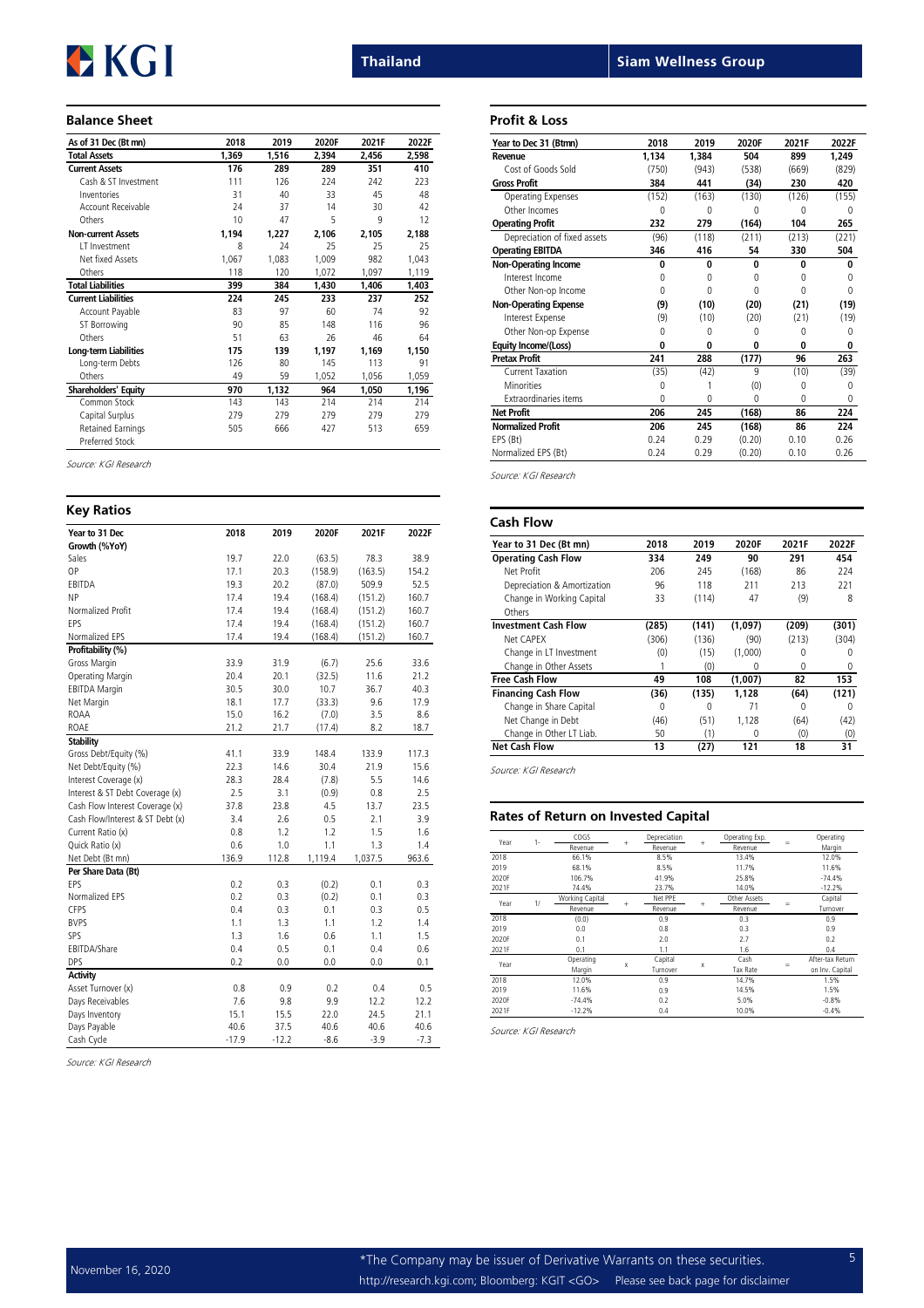![](_page_5_Picture_0.jpeg)

Thailand Siam Wellness Group

#### Siam Wellness Group – Recommendation & target price history

![](_page_5_Figure_4.jpeg)

Source: KGI Research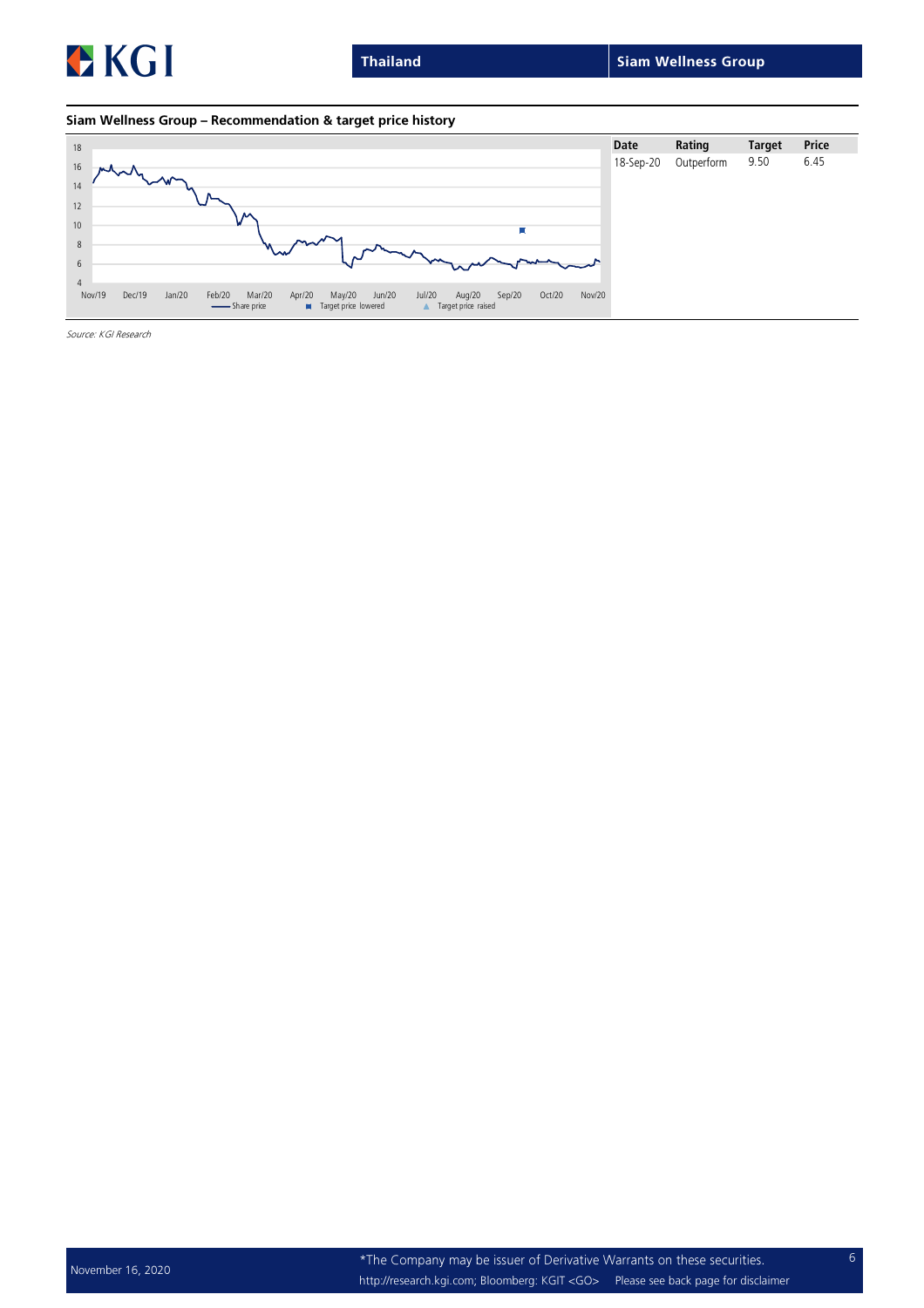## Corporate Governance Report of Thai Listed Companies

|              | Companies with Excellent CG Scoring |              |                                           |              |                       |  |  |  |  |  |
|--------------|-------------------------------------|--------------|-------------------------------------------|--------------|-----------------------|--|--|--|--|--|
| <b>Stock</b> | Company name                        | <b>Stock</b> | Company name                              | Stock        | Company name          |  |  |  |  |  |
|              |                                     |              |                                           |              |                       |  |  |  |  |  |
| <b>EGCO</b>  | ELECTRICITY GENERATING              | <b>KTB</b>   | KRUNG THAI BANK                           | <b>TISCO</b> | TISCO FINANCIAL GROUP |  |  |  |  |  |
| <b>KBANK</b> | KASIKORNBANK                        | <b>RATCH</b> | RATCHABURI ELECTRICITY GENERATING HOLDING |              |                       |  |  |  |  |  |
| <b>KKP</b>   | KIATNAKIN BANK                      | <b>SCB</b>   | THE SIAM COMMERCIAL BANK                  |              |                       |  |  |  |  |  |

| <b>Stock</b> | Company name |  |
|--------------|--------------|--|

### Companies with Very Good CG Scoring

| <b>Stock</b>  | Company name               | Stock         | Company name               | <b>Stock</b> | Company name                           |
|---------------|----------------------------|---------------|----------------------------|--------------|----------------------------------------|
|               |                            |               |                            |              |                                        |
| <b>ADVANC</b> | ADVANCED INFO SERVICE      | <b>ERW</b>    | THE ERAWAN GROUP           | <b>SCC</b>   | THE SIAM CEMENT                        |
| <b>AOT</b>    | AIRPORTS OF THAILAND       | <b>GFPT</b>   | GFPT                       | <b>SPALI</b> | SUPALAI                                |
| <b>AP</b>     | ASIAN PROPERTY DEVELOPMENT | <b>IFEC</b>   | INTER FAR EAST ENGINEERING | <b>STEC</b>  | SINO-THAI ENGINEERING AND CONSTRUCTION |
| <b>BBL</b>    | <b>BANGKOK BANK</b>        | <b>LPN</b>    | L.P.N. DEVELOPMENT         | <b>SVI</b>   | <b>SVI</b>                             |
| <b>BH</b>     | BUMRUNGRAD HOSPITAL        | <b>MINT</b>   | MINOR INTERNATIONAL        | <b>TASCO</b> | TIPCO ASPHALT                          |
| <b>BIGC</b>   | <b>BIG C SUPERCENTER</b>   | <b>PS</b>     | PRUKSA REAL ESTATE         | <b>TCAP</b>  | THANACHART CAPITAL                     |
| <b>CK</b>     | CH. KARNCHANG              | <b>QH</b>     | QUALITY HOUSES             | <b>TMB</b>   | TMB BANK                               |
| <b>CPALL</b>  | CP ALL                     | <b>ROBINS</b> | ROBINSON DEPARTMENT STORE  | <b>TRUE</b>  | TRUE CORPORATION                       |
| <b>CPN</b>    | CENTRAL PATTANA            | <b>RS</b>     | <b>RS</b>                  |              |                                        |
| <b>DRT</b>    | DIAMOND ROOFING TILES      | <b>SAMART</b> | SAMART CORPORATION         |              |                                        |

### Companies with Good CG Scoring

| <b>Stock</b>  | Company name        | <b>Stock</b> | Company name            | Stock        | Company name                   |  |
|---------------|---------------------|--------------|-------------------------|--------------|--------------------------------|--|
| <b>CENTEL</b> | CENTRAL PLAZA HOTEL | <b>HMPRO</b> | HOME PRODUCT CENTER     | <b>MAKRO</b> | SIAM MAKRO                     |  |
| <b>DCC</b>    | DYNASTY CERAMIC     | <b>ILINK</b> | INTERLINK COMMUNICATION |              | <b>MODERN</b> MODERNFORM GROUP |  |
| GL            | <b>GROUP LEASE</b>  | <b>KTC</b>   | <b>KRUNGTHAI CARD</b>   | <b>TRT</b>   | TIRATHAI                       |  |
| <b>GLOW</b>   | <b>GLOW ENERGY</b>  | <b>MAJOR</b> | MAJOR CINEPLEX GROUP    | <b>TVO</b>   | THAI VEGETABLE OIL             |  |

#### Companies classified Not in the three highest score groups

| <b>Stock</b> | Stock<br>Company name          |               | Company name                | <b>Stock</b> | Company name                   |
|--------------|--------------------------------|---------------|-----------------------------|--------------|--------------------------------|
|              |                                |               |                             |              |                                |
| AAV          | ASIA AVIATION                  | <b>CHG</b>    | CHULARAT HOSPITAL           | <b>NOK</b>   | <b>NOK AIRLINES</b>            |
| <b>ANAN</b>  | ANANDA DEVELOPMENT             | <b>CKP</b>    | CK POWER                    | <b>PACE</b>  | PACE DEVELOPMENT CORPORATION   |
| <b>BA</b>    | <b>BANGKOK AIRWAYS</b>         | <b>DTAC</b>   | TOTAL ACCESS COMMUNICATION  | <b>SAWAD</b> | SRISAWAD POWER 1979            |
| <b>BCH</b>   | <b>BANGKOK CHAIN HOSPITAL</b>  | <b>GLOBAL</b> | SIAM GLOBAL HOUSE           | <b>TMT</b>   | THAI METAL TRADE               |
| <b>BDMS</b>  | BANGKOK DUSIT MEDICAL SERVICES | <b>GPSC</b>   | <b>GLOBAL POWER SYNERGY</b> | <b>TPCH</b>  | TPC POWER HOLDING              |
| <b>BEM</b>   | BANGKOK EXPRESSWAY AND METRO   | <b>GUNKUL</b> | GUNKUL ENGINEERING          | <b>WHA</b>   | WHA CORPORATION                |
| <b>BJCHI</b> | BJC HEAVY INDUSTRIES           | LPH           | LADPRAO GENERAL HOSPITAL    | <b>WORK</b>  | <b>WORKPOINT ENTERTAINMENT</b> |
| <b>CBG</b>   | CARABAO GROUP                  | <b>MTLS</b>   | MUANGTHAI LEASING           |              |                                |

#### Source: www.thai-iod.com

Disclaimer: The disclosure of the survey result of the Thai Institute of Directors Association ("IOD") regarding corporate governance is made pursuant to the policy of the Office of the Securities and Exchange Commission. The survey of the IOD is based on the information of a company listed on the Stock Exchange of Thailand and the Market for Alternative Investment disclosed to the public and able to be accessed by a general public investor. The result, therefore, is from the perspective of a third party. It is not an assessment of operation and is not based on inside information. The survey result is as of the date appearing in the Corporate Governance Report of Thai Listed Companies. As a result, the survey result may be changed after that date or when there is any change to the relevant information. Nevertheless, KGI Securities (Thailand) Public Company Limited (KGI) does not confirm, verify, or certify the accuracy and completeness of such survey result.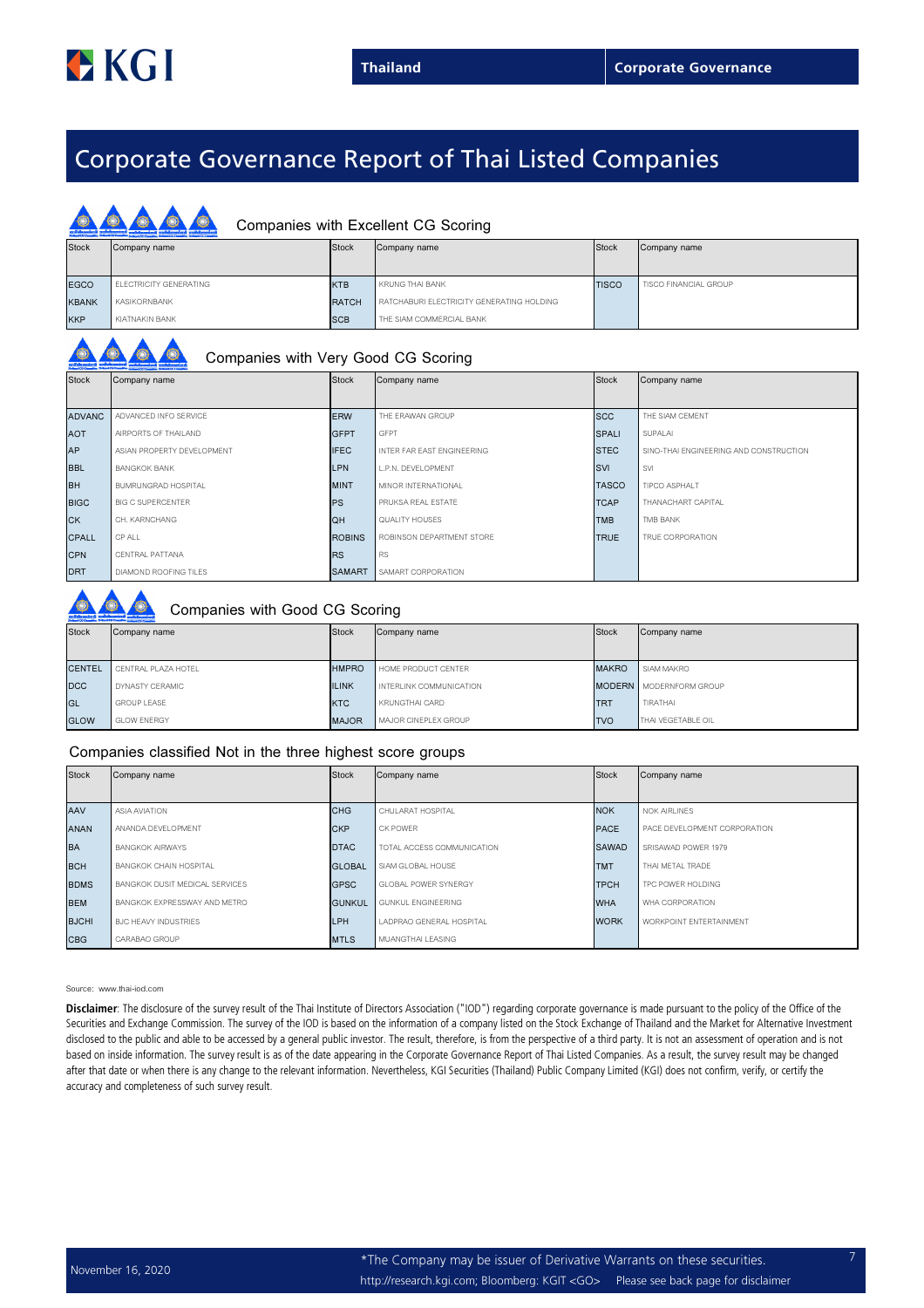## Anti-corruption Progress Indicator

#### Level 5: Extended

| <b>Stock</b> | Company name    | Stock      | Company name    | Stock | Company name |
|--------------|-----------------|------------|-----------------|-------|--------------|
| <b>CPN</b>   | CENTRAL PATTANA | <b>SCC</b> | THE SIAM CEMENT |       |              |

#### Level 4: Certified

| <b>Stock</b> | Company name                  | Stock        | Company name               | Stock        | Company name                 |
|--------------|-------------------------------|--------------|----------------------------|--------------|------------------------------|
| ADVANC I     | ADVANCED INFO SERVICE         | <b>IFEC</b>  | INTER FAR EAST ENGINEERING | <b>SVI</b>   | <b>SVI</b>                   |
| <b>BBL</b>   | <b>BANGKOK BANK</b>           | <b>KBANK</b> | KASIKORNBANK               | <b>TCAP</b>  | THANACHART CAPITAL           |
| <b>DCC</b>   | DYNASTY CERAMIC               | <b>KKP</b>   | KIATNAKIN BANK             | <b>TISCO</b> | <b>TISCO FINANCIAL GROUP</b> |
| <b>DRT</b>   | DIAMOND ROOFING TILES         | <b>KTB</b>   | KRUNG THAI BANK            | <b>TMB</b>   | TMB BANK                     |
| <b>EGCO</b>  | <b>ELECTRICITY GENERATING</b> | <b>MINT</b>  | MINOR INTERNATIONAL        |              |                              |
| <b>ERW</b>   | THE ERAWAN GROUP              | <b>ISCB</b>  | THE SIAM COMMERCIAL BANK   |              |                              |

#### Level 3: Established

| <b>Stock</b>  | Company name                          | <b>Stock</b> | Company name                   | Stock         | Company name                              |
|---------------|---------------------------------------|--------------|--------------------------------|---------------|-------------------------------------------|
| AAV           | <b>ASIA AVIATION</b>                  | <b>DTAC</b>  | TOTAL ACCESS COMMUNICATION     | <b>PACE</b>   | PACE DEVELOPMENT CORPORATION              |
| <b>ANAN</b>   | ANANDA DEVELOPMENT                    | <b>GFPT</b>  | <b>GFPT</b>                    | <b>PS</b>     | PRUKSA REAL ESTATE                        |
| AP            | ASIAN PROPERTY DEVELOPMENT            | IGL          | GROUP I FASE                   | <b>RATCH</b>  | RATCHABURI ELECTRICITY GENERATING HOLDING |
| <b>BA</b>     | <b>BANGKOK AIRWAYS</b>                | <b>GLOW</b>  | <b>GLOW ENERGY</b>             | <b>ROBINS</b> | ROBINSON DEPARTMENT STORE                 |
| <b>BDMS</b>   | <b>BANGKOK DUSIT MEDICAL SERVICES</b> | <b>GPSC</b>  | <b>GLOBAL POWER SYNERGY</b>    | <b>SAMART</b> | <b>SAMART CORPORATION</b>                 |
| <b>BIGC</b>   | <b>BIG C SUPERCENTER</b>              | <b>HMPRO</b> | HOME PRODUCT CENTER            | <b>SPALI</b>  | SUPALAI                                   |
| <b>BJCHI</b>  | <b>BJC HEAVY INDUSTRIES</b>           | <b>KTC</b>   | KRUNGTHAI CARD                 | <b>STEC</b>   | SINO-THAI ENGINEERING AND CONSTRUCTION    |
| <b>CENTEL</b> | CENTRAL PLAZA HOTEL                   | <b>LPN</b>   | L.P.N. DEVELOPMENT             | <b>TASCO</b>  | TIPCO ASPHALT                             |
| <b>CHG</b>    | CHULARAT HOSPITAL                     | <b>MAKRO</b> | SIAM MAKRO                     | <b>TMT</b>    | THAI METAL TRADE                          |
| <b>CK</b>     | CH. KARNCHANG                         |              | <b>MODERN</b> MODERNFORM GROUP | <b>TPCH</b>   | TPC POWER HOLDING                         |
| <b>CKP</b>    | CK POWER                              | <b>NOK</b>   | <b>NOK AIRLINES</b>            | <b>WHA</b>    | <b>NOK AIRLINES</b>                       |

#### Level 2: Declared

| <b>Stock</b>  | Company name         | Stock        | Company name                     | Stock      | Company name       |
|---------------|----------------------|--------------|----------------------------------|------------|--------------------|
| <b>AOT</b>    | AIRPORTS OF THAILAND |              | <b>GUNKUL</b> GUNKUL ENGINEERING | <b>QH</b>  | QUALITY HOUSES     |
| <b>BH</b>     | BUMRUNGRAD HOSPITAL  | <b>ILINK</b> | INTERLINK COMMUNICATION          | <b>ITR</b> | <b>TIRATHAI</b>    |
| <b>GLOBAL</b> | SIAM GLOBAL HOUSE    | <b>MTLS</b>  | MUANGTHAI LEASING                | <b>TVO</b> | THAI VEGETABLE OIL |

#### Level 1: Committed

| <b>Stock</b> | Company name         | <b>Stock</b> | Company name | <b>Stock</b> | Company name        |
|--------------|----------------------|--------------|--------------|--------------|---------------------|
| <b>CBG</b>   | CARABAO GROUP        | <b>RS</b>    | <b>RS</b>    | <b>SAWAD</b> | SRISAWAD POWER 1979 |
| <b>MAJOR</b> | MAJOR CINEPLEX GROUP |              |              |              |                     |

#### No progress

| <b>Stock</b> | Company name                  | <b>Stock</b> | Company name             | Stock       | Company name                   |
|--------------|-------------------------------|--------------|--------------------------|-------------|--------------------------------|
| <b>BCH</b>   | <b>BANGKOK CHAIN HOSPITAL</b> | <b>CPALL</b> | CP ALL                   | <b>WORK</b> | <b>WORKPOINT ENTERTAINMENT</b> |
| <b>BEM</b>   | BANGKOK EXPRESSWAY AND METRO  | <b>LPH</b>   | LADPRAO GENERAL HOSPITAL |             |                                |

Source: www.cgthailand.org

Disclaimer: The disclosure of the Anti-Corruption Progress Indicators of a listed company on the Stock Exchange of Thailand, which is assessed by the relevant institution as disclosed by the Office of the Securities and Exchange Commission, is made in order to comply with the policy and sustainable development plan for the listed companies. The relevant institution made this assessment based on the information received from the listed company, as stipulated in the form for the assessment of Anti-corruption which refers to the Annual Registration Statement (Form 56-1), Annual Report (Form 56-2), or other relevant documents or reports of such listed company . The assessment result is therefore made from the perspective of a third party. It is not an assessment of operation and is not based on any inside information. Since this assessment is only the assessment result as of the date appearing in the assessment result, it may be changed after that date or when there is any change to the relevant information. Nevertheless, KGI Securities (Thailand) Public Company Limited (KGI) does not confirm, verify, or certify the accuracy and completeness of the assessment result.